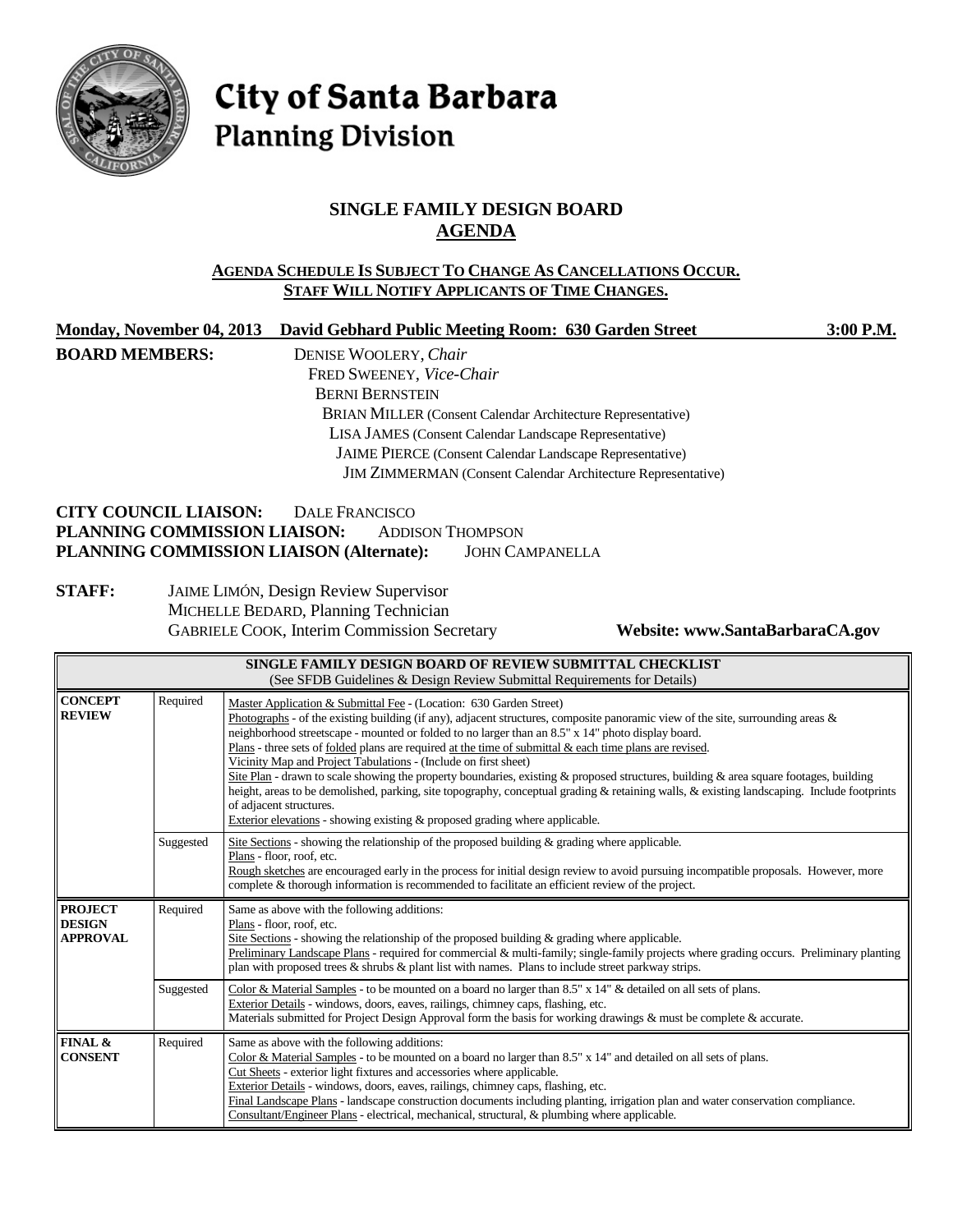**AGENDAS, MINUTES, REPORTS, PLANS & PUBLIC RECORD WRITINGS.** Copies of all documents relating to agenda items are available for review at 630 Garden Street, and agendas and minutes are posted online at [www.SantaBarbaraCA.gov/SFDB.](http://www.santabarbaraca.gov/ABR) If you have any questions or wish to review the plans, please contact Michelle Bedard, Single Family Design Board (SFDB) Planning Technician, at (805) 564-5470, extension 4551, or by email at [MBedard@SantaBarbaraCA.gov.](mailto:MBedard@SantaBarbaraCA.gov) Office hours are 8:30 a.m. to 4:30 p.m., Monday through Thursday, and every other Friday. Please check our website under *City Calendar* to verify closure dates. **Materials related to an item on this agenda submitted to the SFDB after distribution of the agenda packet are available for public inspection in the Community Development Department located at 630 Garden Street, during normal business hours.** Writings that are a public record under Government Code § 54957.5(a) and that relate to an agenda item for an open session of a regular meeting of the SFDB and that are distributed to a majority of all of the members of the SFDB during the meeting are available for public inspection by the door at the back of the David Gebhard Public Meeting Room, 630 Garden Street, Santa Barbara, CA.

**PUBLIC COMMENT. The** public has the opportunity to comment on any item on today's agenda. The Chair will announce when public testimony can be given for each item on the agenda. Speaker slips are available by the door and should be filled in and handed to the SFDB Secretary (adjacent to the window) before the agenda item begins. Please indicate which item you would like to address on the speaker slip and, in your testimony, which portion of the project you will be addressing in your comments. Each speaker is allocated two minutes for public comment due to time constraints. Written public comment letters and emails received prior to the meeting are typically distributed to the SFDB at their meeting.

**STATE POLITICAL REFORM ACT SOLE PROPRIETOR ADVISORY.** State law, in certain circumstances, allows an architect, engineer or a person in a related profession who is a "sole practitioner" to make an informational presentation of drawings or submissions of an architectural, engineering, or similar nature to the same Board on which they are seated, if the practitioner does not advocate for the project. Full details regarding this exception are posted in the back of the David Gebhard Public Meeting Room and available at the Community Development Department located at 630 Garden Street, Santa Barbara, CA.

#### **PLEASE BE ADVISED**

**The** following advisories are generally also contained in the City's Single Family Design Board General Design Guidelines and Meeting Procedures (SFDB Guidelines). The specific SFDB Guideline number related to each advisory is listed in parenthesis after each advisory. Applicants are encouraged to review the full version of the SFDB Guidelines.

- The approximate time the project will be reviewed is listed to the left of each item. It is suggested that applicants arrive 15 minutes early. The agenda schedule is subject to change as cancellations occur. Staff will notify applicants of time changes. (3.2.2)
- The applicant's presence is required. If an applicant is not present, the item will be postponed indefinitely. If an applicant cancels or postpones an item without providing advance notice, the item will be postponed indefinitely and will not be placed on the following SFDB agenda. In order to reschedule the item for review, a rescheduling fee will be paid and the applicant must fill out and file a Supplemental Application Form at 630 Garden Street (Community Development Department) in addition to submitting appropriate plans. (3.2.4)
- Substitution of plans is not allowed. If revised plans differing from the submittal sets are brought to the meeting, motions for Project Design Approval or Final Approval will be contingent upon staff review for code compliance. (3.2.4)
- Concept review comments are generally valid for one year. Per SMBC 22.69.090, a project design approval is valid for three years from the date of the approval unless a time extension has been granted or a building permit has been issued. Projects with a valid land use approval will also automatically extend the project design approval expiration date. (3.2.9) An SFDB approval does not constitute a Zoning clearance or a Building and Safety Permit.
- All approvals made by the SFDB are based on compliance with Municipal Code Chapter 22.69 and with adopted SFDB guidelines. Decisions of the SFDB may be appealed to the City Council. For further information on appeals, contact the Planning Division Staff or the City Clerk's office. Appeals must be in writing and must be filed with the City Clerk at City Hall, 735 Anacapa Street, within ten (10) calendar days of the meeting and which the Board took action or rendered its decision. (3.2.9)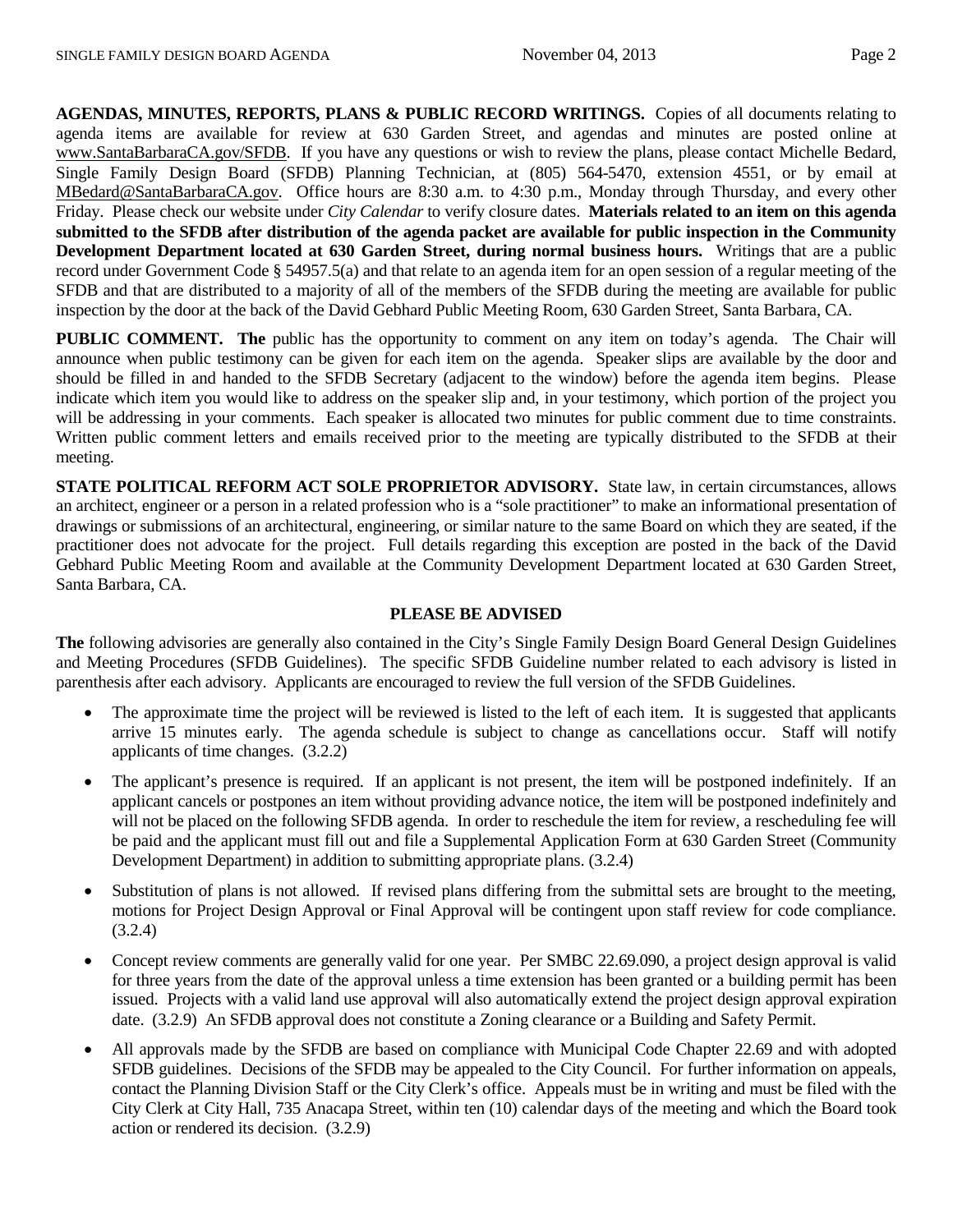- CEQA Guidelines §15183 Exemptions (Projects Consistent with General Plan). Under this California Environmental Quality Act (CEQA) Guidelines section, projects with new development (new nonresidential square footage or new residential units) qualify for an exemption from further environmental review documents if (1) They are consistent with the General Plan development density evaluated in the 2011 General Plan Program Environmental Impact Report, and (2) any potentially significant project-specific impacts are addressed through existing development standards. Section 15183 exemptions are determined by staff based on a preliminary environmental review process. A decision-maker CEQA finding is required for a Section 15183 exemption. City Council General Plan environmental findings remain applicable for the project.
- **AMERICANS WITH DISABILITIES ACT:** In compliance with the Americans with Disabilities Act, if you need special assistance to gain access to, comment at, or participate in this meeting, please contact the Planning Division at (805) 564-5470, ext. 4577. If possible, notification at least 48 hours prior to the meeting will enable the City to make reasonable arrangements in most cases.

## **LICENSING ADVISORY:**

The Business and Professions Code of the State of California and the Municipal Code of the City of Santa Barbara restrict preparation of plans for certain project types to licensed professionals. See SFDB Guidelines 2.12 and 3.1.2C for specific information.

### **NOTICE:**

- 1. On October 31, 2013, this Agenda was duly posted on the indoor and outdoor bulletin boards at the Community Development Department, 630 Garden Street, and online at [www.SantaBarbaraCA.gov.](http://www.santabarbaraca.gov/)
- 2. This regular meeting of the Single Family Design Board will be broadcast live on City TV-18, or on your computer at [www.SantaBarbaraCA.gov/CityTV,](http://www.santabarbaraca.gov/CityTV) where you can also click on *City TV Program Guide* for a rebroadcast schedule. An archived video copy of this meeting will be viewable on computers with high speed internet access the following Wednesday at [www.SantaBarbaraCA.gov/SFDB](http://www.santabarbaraca.gov/SFDB) and then clicking *Videos.*

### **GENERAL BUSINESS:**

- A. Public Comment: Any member of the public may address the Single Family Design Board for up to two minutes on any subject within their jurisdiction that is not scheduled for a public discussion before the Board on that day. The total time for this item is ten minutes. (Public comment for items scheduled on today's agenda will be taken at the time the item is heard.)
- B. Approval of the minutes of the Single Family Design Board meeting of October 21, 2013.
- C. Consent Calendar of October 28, 2013, and November 4, 2013.
- D. Announcements, requests by applicants for continuances and withdrawals, future agenda items, and appeals.
- E. Subcommittee Reports.

## **DISCUSSION/ACTION ITEM**

## **1. PROPOSED AMENDMENTS TO SBMC 22.69.110C REGARDING SFDB QUORUM REQUIREMENTS**

**(3:10)** Staff: Jaime Limón, Senior Planner/Design Review Supervisor

(Presentation and discussion of Santa Barbara Municipal Code §22.69.110C)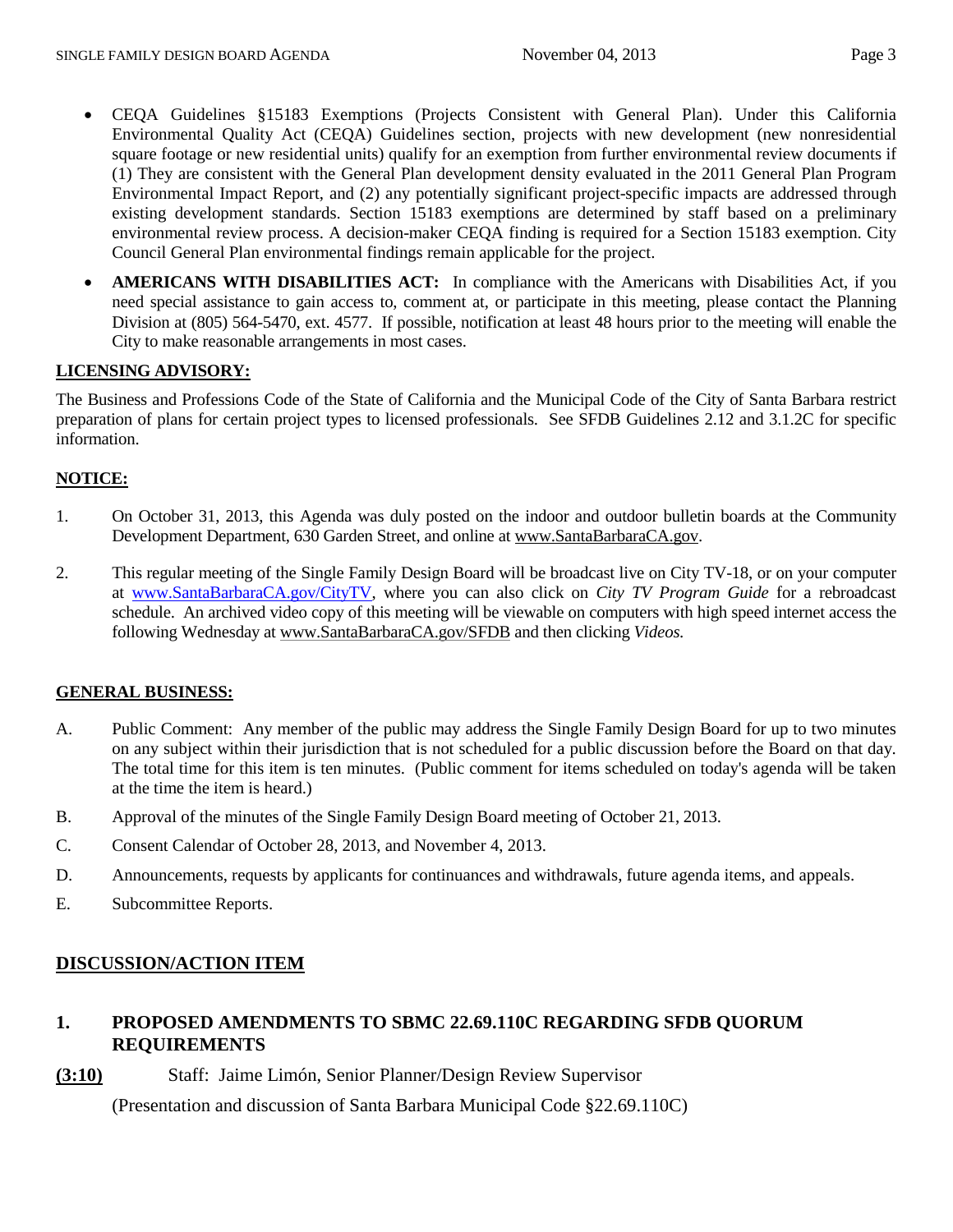## **CONCEPT REVIEW - NEW ITEM: PUBLIC HEARING**

## **2. 1860 EUCALYPTUS HILL RD A-2 Zone**

**(3:20)** Assessor's Parcel Number: 015-161-052 Application Number: MST2013-00432 Owner: Frederick Graham Architect: Tai Yeh

> (Proposal to convert the existing garage into new habitable area to the existing 2,525 square foot twostory, single-family residence, and to construct a new, 484 square foot, detached, two-car garage, with a second story, 394 square foot, accessory building and second story deck. The proposal includes minor exterior alterations to the existing residence. The proposed total of 3,913 square feet, located on a 38,333 square foot lot in the Hillside Design District, is 80% of the guideline floor-to-lot-area ratio (FAR). This project addresses violations identified in Zoning Information Report ZIR2013-00426.)

> **(Comments only; project requires environmental assessment and compliance with Tier 3 Storm Water Management Program.)**

## **CONCEPT REVIEW - NEW ITEM: PUBLIC HEARING**

## **3. 1562 MARQUARD TERR R-1 Zone**

| (3:50) | Assessor's Parcel Number: 041-031-018 |                  |
|--------|---------------------------------------|------------------|
|        | <b>Application Number:</b>            | MST2013-00424    |
|        | Owner:                                | Joanne Gronquist |
|        | Architect:                            | Joe Ewing        |

(Proposal for a 477 square foot, one-story addition and 144 square foot, two-story addition to an existing 1,352 square foot, two-story, single-family residence, with a 396 square foot, detached, two-car garage, and 238 square foot, detached storage structure. The project includes window and door alterations, replacement of existing siding with stucco, a new standing seam metal roof, and demolition and reconstruction of 49 square feet of the existing garage. The proposed total of 2,607 square feet, located on an 8,411 square foot parcel in the Hillside Design District, is 79% of the required floor-to-lot area ratio (FAR). The project includes Staff Hearing officer review for requested zoning modifications.)

**(Concept review. Comments only; project requires environmental assessment and Staff Hearing officer review for requested zoning modifications.)**

## **CONCEPT REVIEW - NEW ITEM: PUBLIC HEARING**

## **4. 475 BRAEMAR RANCH LN A-1/SD-3 Zone**

**(4:20)** Assessor's Parcel Number: 047-030-019 Application Number: MST2013-00439 Owner: Spencer Seal Living Trust Architect: Howard Wittausch

(Proposal for site alterations to include the demolition of an existing swimming pool and patio, construction of a new 150 lineal foot, 30-inch tall, integral-colored concrete block retaining wall, a new 2,000 square foot permeable patio, associated site landscaping, and approximately 800 square feet of new permeable paving for the lower driveway. The proposal includes 696 cubic yards of grading excavation and 713 cubic yards of fill. The 1.26 acre parcel is developed with an existing 4,201 square foot single-family residence to remain. No alterations are proposed to the residence.)

**(Action may be taken if sufficient information is provided.)**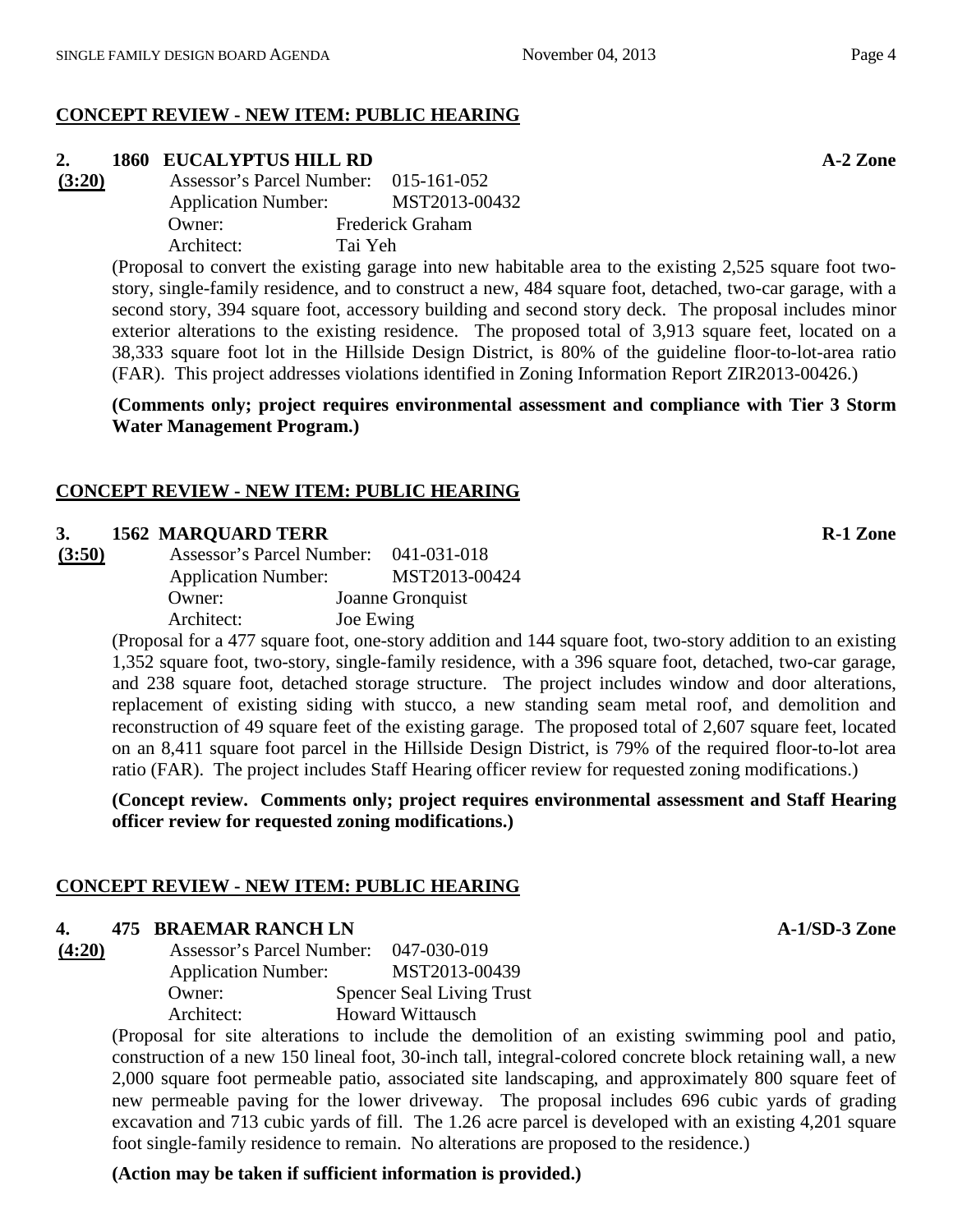### **PROJECT DESIGN REVIEW**

# **5. 1565 LA CORONILLA DR E-1 Zone**

| (4:40) | Assessor's Parcel Number:  | 035-302-003         |
|--------|----------------------------|---------------------|
|        | <b>Application Number:</b> | MST2013-00330       |
|        | Owner:                     | Mortgage Deeds, LLC |
|        | Architect:                 | <b>Jason Grant</b>  |

(Proposal to construct a two-story, 3,264 square foot, single-family residence with a detached, 441 square foot, two-car garage, located on a vacant, 17,957 square foot lot in the Hillside Design District. The proposal includes new site retaining walls and steps, and 120 cubic yards of grading beneath the proposed building footprint. The proposed total of 3,705 square feet is 84% of the guideline floor-to-lot area ratio (FAR).)

**(Action may be taken if sufficient information is provided. Project requires environmental finding for CEQA Guidelines Section 15183 Exemption. Project was last reviewed on August 26, 2013.)**

## **PROJECT DESIGN REVIEW**

### **6. 2430 CALLE ALMONTE E-1 Zone**

| (5:00) | <b>Assessor's Parcel Number:</b> | 041-412-012                    |
|--------|----------------------------------|--------------------------------|
|        | <b>Application Number:</b>       | MST2013-00020                  |
|        | Owner:                           | Farzeen & Venus M. Nasri Trust |
|        | Designer:                        | Eric Swenumson                 |

(Proposal to construct a one-story 34 square foot addition, and a new second-story, 846 square foot, addition to an existing one-story, 1,839 square foot, single-family residence, with an attached, 415 square foot, two-car garage. The proposal includes a new 170 square foot second-story deck above the garage. The proposed total of 3,134 square feet, located on a 9,972 square foot lot in the Hillside Design District, is 85% of the required floor-to-lot area ratio (FAR). The proposal includes Staff Hearing officer review for a requested zoning modification.)

**(Action may be taken if sufficient information is provided. Requires compliance with Staff Hearing officer Resolution No. 059-13. Project was last reviewed on August 26, 2013.)**

### **PROJECT DESIGN REVIEW**

### **7. 1727 SANTA BARBARA ST E-1 Zone**

| (5:20) | Assessor's Parcel Number: 027-111-017 |                      |
|--------|---------------------------------------|----------------------|
|        | <b>Application Number:</b>            | MST2013-00348        |
|        | Owner:                                | Peter & Dorian Hirth |
|        | Applicant:                            | Ken Dickson          |

(Proposal to reconstruct two seven-foot tall pillars and reinstall a pair of wrought iron gates with a maximum height of seven-feet tall at the front property line. The development of the vacant parcel is being reviewed as a separate application under MST2013-00276.)

**(Action may be taken if sufficient information is provided. Requires compliance with Staff Hearing officer Resolution No. 057-13. Project was last reviewed on October 2, 2013.)**